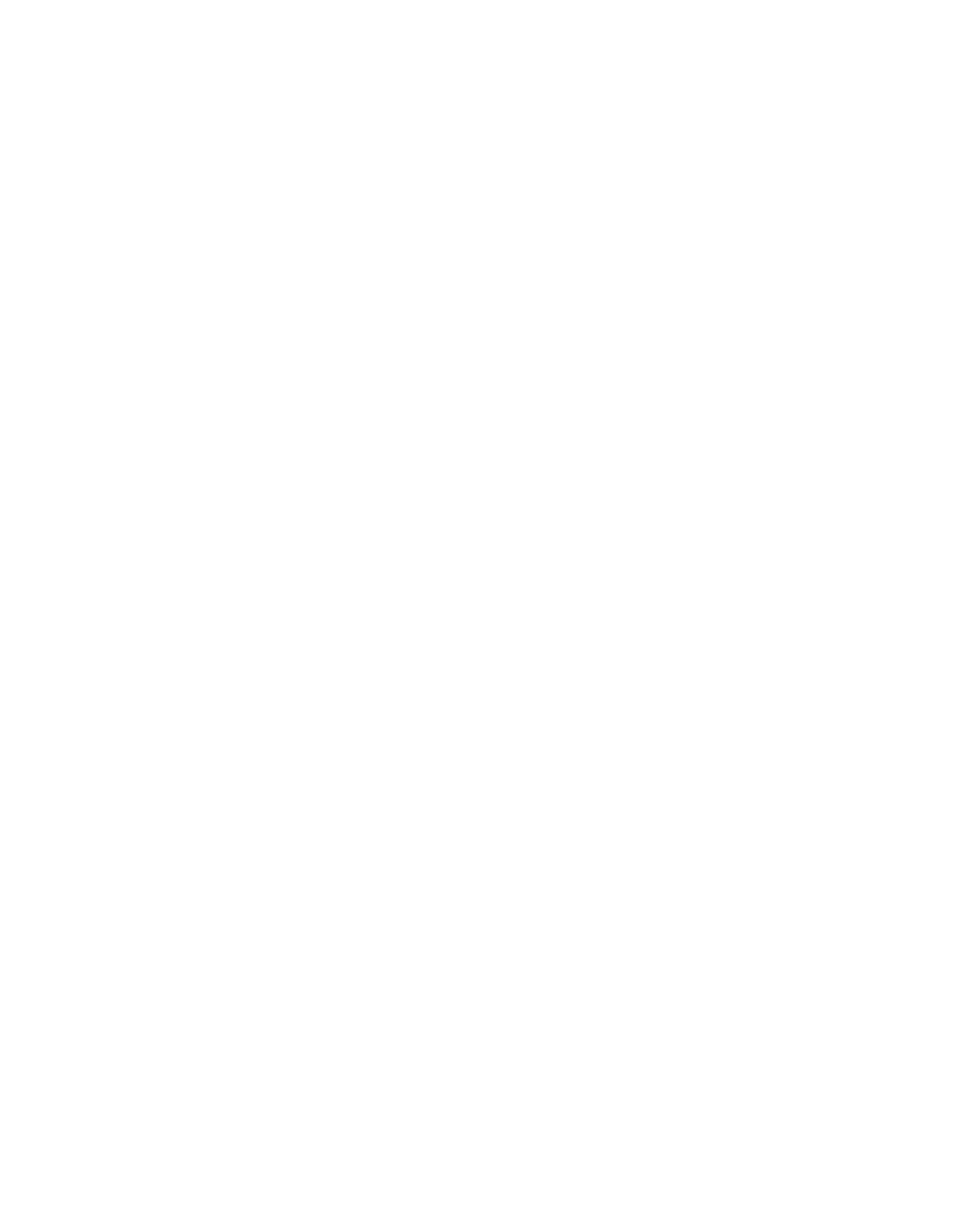# **Overview**



A CAC is a group of stakeholders that meets regularly to discuss study-related issues or concerns during project development. CAC members serve as liaisons between the community they represent and the study team. A CAC can take many forms and may be designed for a variety of purposes. CACs may be organized for a group of projects, long-range plans, policy initiatives, or other programs.

This Handbook outlines the role of a CAC in the NEPA decision-making process and provides recommendations for a successful CAC. The recommendations in this Handbook may also be helpful for CACs that are used in pre-NEPA planning studies, such as a corridor study. For advice regarding the implementation of a CAC for a specific study, agency officials are encouraged to consult with a trained facilitator or public involvement specialist.

# Key Issues to Consider

### *Determining Whether to Establish a CAC*

- What can a CAC contribute that cannot be accomplished any other way?
- $\blacksquare$  What makes a CAC a good fit with this study?
- At what point in the study will a CAC be beneficial?

### **Defining the CAC's Role**

- What is the CAC's role in the overall public involvement process, including any public involvement required under Section 6002 of SAFETEA-LU?
- What responsibilities are expected of CAC members?
- **.** How long will the CAC continue to meet?
- **•** Are there any Context-Sensitive Solutions (CSS) initiatives or policies that need to be taken into account in defining the role of the CAC?

#### *Selecting CAC Members*

- What interests need to be represented on the CAC?
- **How large should the committee be?**
- **How will CAC members be selected and/or replaced?**

#### *Organizing the CAC*

- **Who will organize and run meetings?**
- **· How often should meetings be held?**
- **How will the study team interact with the CAC?**

#### *Preparing for CAC Meetings*

• What preparation is needed for a successful first meeting?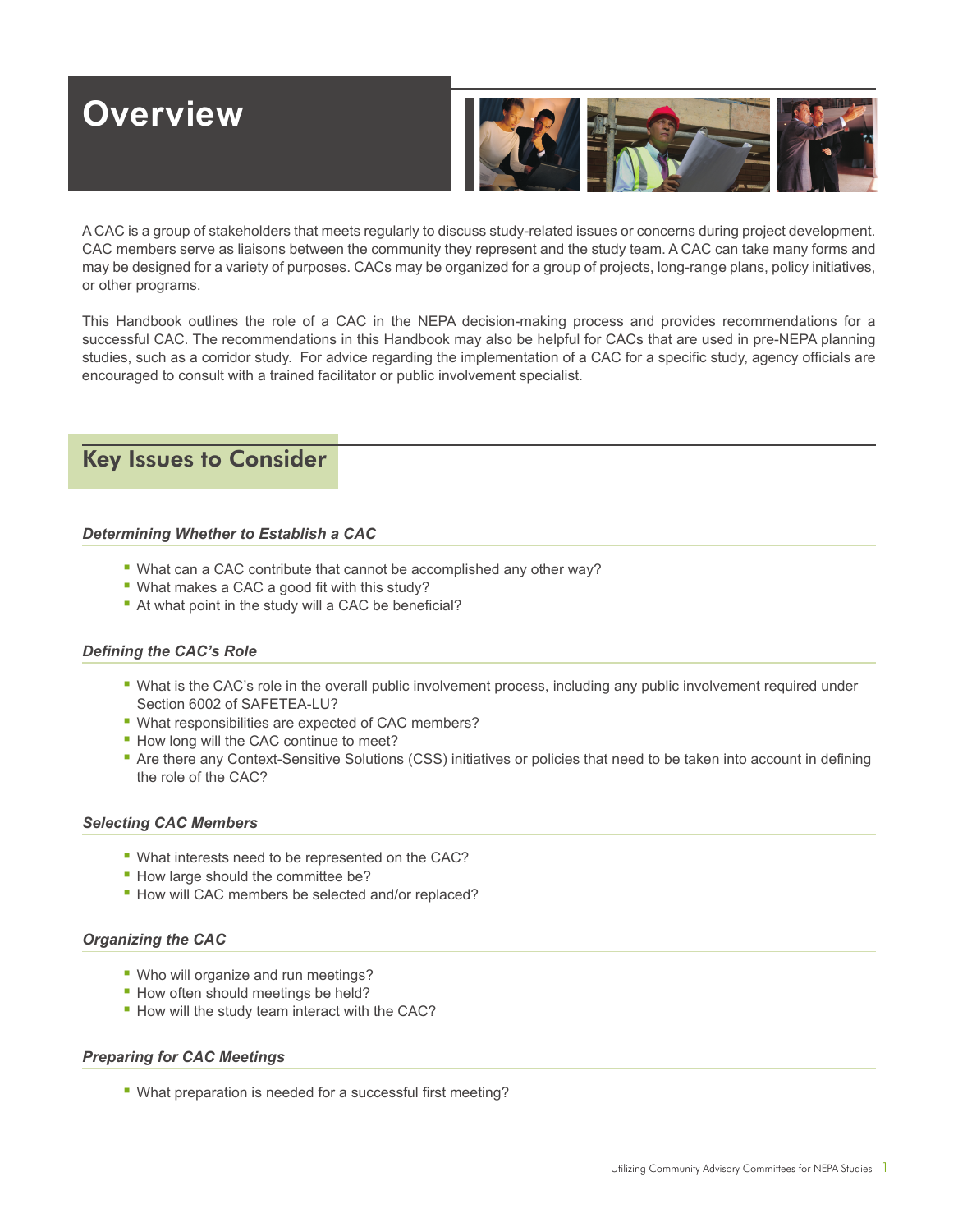- How will study information be provided to CAC members?
- What meeting format will be used to ensure that all CAC members have an opportunity for meaningful participation?
- What logistical issues need to be addressed?

### *Following Up on CAC Meetings*

- **How will CAC meeting discussions be documented?**
- Has enough time been budgeted to respond to requests from the CAC?

### *Public Access to the CAC*

- **How will CAC meeting materials be made available to the public?**
- What are the ground rules for attendance by non-members at CAC meetings?

# Background Briefing

**Role of Public Involvement in the NEPA Process.** Public involvement is the process of communicating with the public early and continuously throughout a NEPA study in order to understand local conditions and community values that contribute to effective and sustainable project decisions. A variety of public involvement techniques may be used to inform and involve project stakeholders during the NEPA process. In this Handbook, stakeholder refers to any individual or group who may be affected by, or has interest in, the NEPA decision-making process or outcome.

**Role of a CAC.** A CAC is typically organized by a NEPA study team as a method to gain stakeholder input to the NEPA process. A CAC may operate under different names and may fulfill different purposes based on study needs and how the CAC fits into the overall public involvement plan. Other commonly used names include Civic Advisory Committee, Stakeholder Working Group, Public Information Committee, Stakeholder Task Force and other variations that best capture the purpose and membership of the specific CAC. The defining feature of a CAC (or similar group) is that it involves a representative group of project stakeholders from the community who meet regularly with the study team in a forum that allows for interactive discussions.

**Potential Benefits of a CAC.** A CAC is only one of a variety of public involvement techniques to gain stakeholder input and build community support during the NEPA process. A CAC provides a forum for educating stakeholders, building understanding, and engaging in discussion of study issues with a variety of stakeholders, which in turn builds project credibility. A CAC can also be a conduit for getting information out to the community. Potential benefits of a CAC include:

- **EX Continuity.** A CAC provides the opportunity to meet with the same group of people over time. This consistency enables the study team to build relationships with stakeholder representatives and understand stakeholder issues and concerns in greater detail.
- **Detailed discussion of key issues.** The continuity of a CAC provides the opportunity to invest in training and education that will equip CAC members to engage in meaningful discussion and provide valuable feedback to the study team.
- **Opportunity for participants to hear differing views.** A CAC can help stakeholders recognize the variety of viewpoints within the community.
- **Opportunity for collaborative problem solving.** A CAC provides a forum for community members to work together and, in some cases, to come up with new ideas or to resolve differences. CACs are often used as part of a State's effort to develop Context-Sensitive Solutions (CSS).

**Keys to Success.** For a successful CAC, the study team should work to:

**• Clearly define the CAC's purpose and the project sponsor's commitment to fulfill that purpose.** The study team should be in agreement about the purpose of the CAC and how CAC input will be used. The team should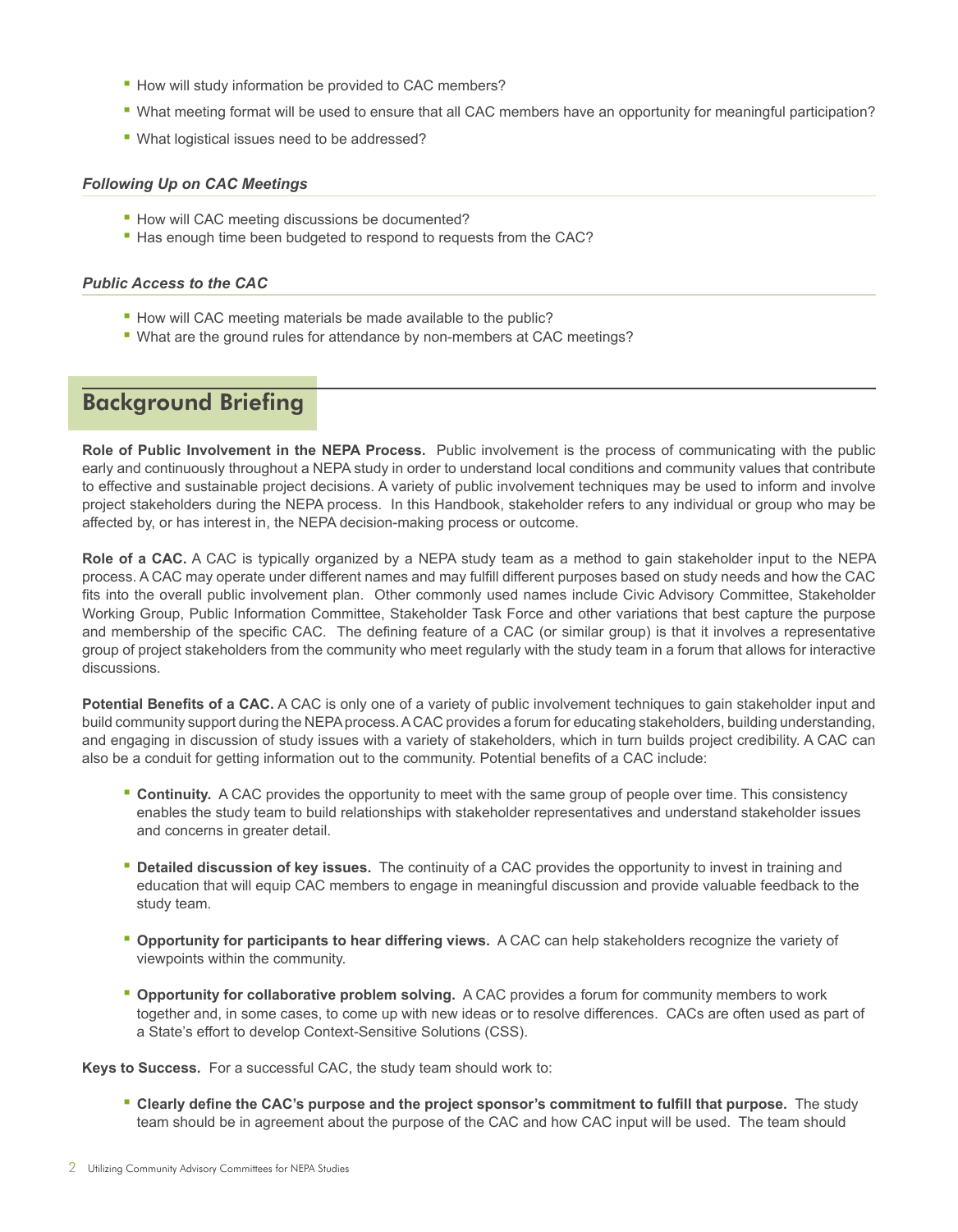clarify the CAC's role in the NEPA process and outline procedures for implementing CAC input. CAC members should clearly understand their role in the NEPA decision-making process. Agreed-upon CAC responsibilities and expected outcomes may be documented in meeting notes, committee by-laws, or a CAC charter.

- Adapt the CAC to the community. The CAC should reflect the range of views from various stakeholder groups within the community. The membership, meeting times, meeting locations, presentation formats, and other features of a CAC should be tailored to the needs of the community. For example, if a community includes a substantial number of residents with limited English proficiency, it may be necessary to accommodate those residents at CAC meetings.
- **Provide alternative opportunities for involvement.** Regardless of the CAC approach used, some community members may feel that their interests are not well represented. For this reason, it is often helpful to provide alternative avenues for public input to the study team, such as public workshops, open houses, and websites.
- **Provide regular updates to the CAC on the overall NEPA decision-making process.** The study team should show CAC members that their input is being seriously considered and let them know how their ideas have contributed to decisions. Communication may occur via e-mail, letter, website, or newsletter directed to CAC members or during CAC meetings. "Closing the loop" in this manner is important to ensure that CAC members continue to feel their time is well spent.

Legal Requirements. While the study team has substantial flexibility in setting up a CAC, the following legal requirements should be considered:

- **EXECT A.** The NEPA process does not require the use of a CAC. If a CAC is used, it should be conducted in a manner consistent with basic NEPA principles. This means that CAC meetings should be open to the public; materials from the CAC process should be available to non-CAC members; input received from the CAC should be documented in the project file; and substantive issues raised by CAC members should be addressed in the NEPA document or elsewhere in the project file. It is important to make clear to all CAC members that the CAC itself is not a decision-making body: project decisions are made within the NEPA process by the FHWA, the project sponsor, and regulatory agencies with jurisdiction over the project. However, CAC discussions are brought forth to team meetings as citizen input and thus aid in the decision-making process.
- **SAFETEA-LU.** Section 6002 of the Safe, Accountable, Flexible, Efficient Transportation Equity Act: A Legacy for Users (SAFETEA-LU) established an environmental review process that is required for any environmental impact statement (EIS) that is initiated by FHWA or FTA after August 10, 2005. Section 6002 requires an "opportunity for involvement" by the public in developing purpose and need and in determining the range of alternatives for a project. Section 6002 also requires preparation of a coordination plan that describes the process for agency and public involvement in a project. A CAC can be used as one element of a State's efforts to meet the public involvement requirements of Section 6002.
- Title VI/Environmental Justice. Title VI of the Civil Rights Act prohibits discrimination by the recipients of federal funding on grounds of race, color, or national origin. Executive Order 12898 requires federal agencies to promote environmental justice by taking into account impacts on minority and low-income communities. These requirements should be considered in all aspects of the NEPA process, including the use of CACs. For example, environmental justice considerations will help determine the membership, meeting locations and formats, and other aspects of a CAC.
- **Public Records and Open Meetings Laws.** The federal Freedom of Information Act requires federal agencies to disclose public records; states have similar public records disclosure laws. These laws apply to most materials generated as part of a CAC process, such as meeting summaries. In addition, many states have "open meetings" laws that may apply to a CAC. If applicable, these laws may affect the procedures used for announcing and conducting CAC meetings.
- **Federal Advisory Committee Act (FACA).** The FACA establishes requirements that apply to some advisory committees established by federal agencies. If a committee is subject to FACA, the committee must comply with requirements that can limit the flexibility and effectiveness of a CAC. Therefore, the potential applicability of FACA is an important issue to consider when establishing a CAC. A CAC is unlikely to be subject to FACA if the CAC is created by, and provides advice to, a non-federal agency, such as a state or local transportation agency.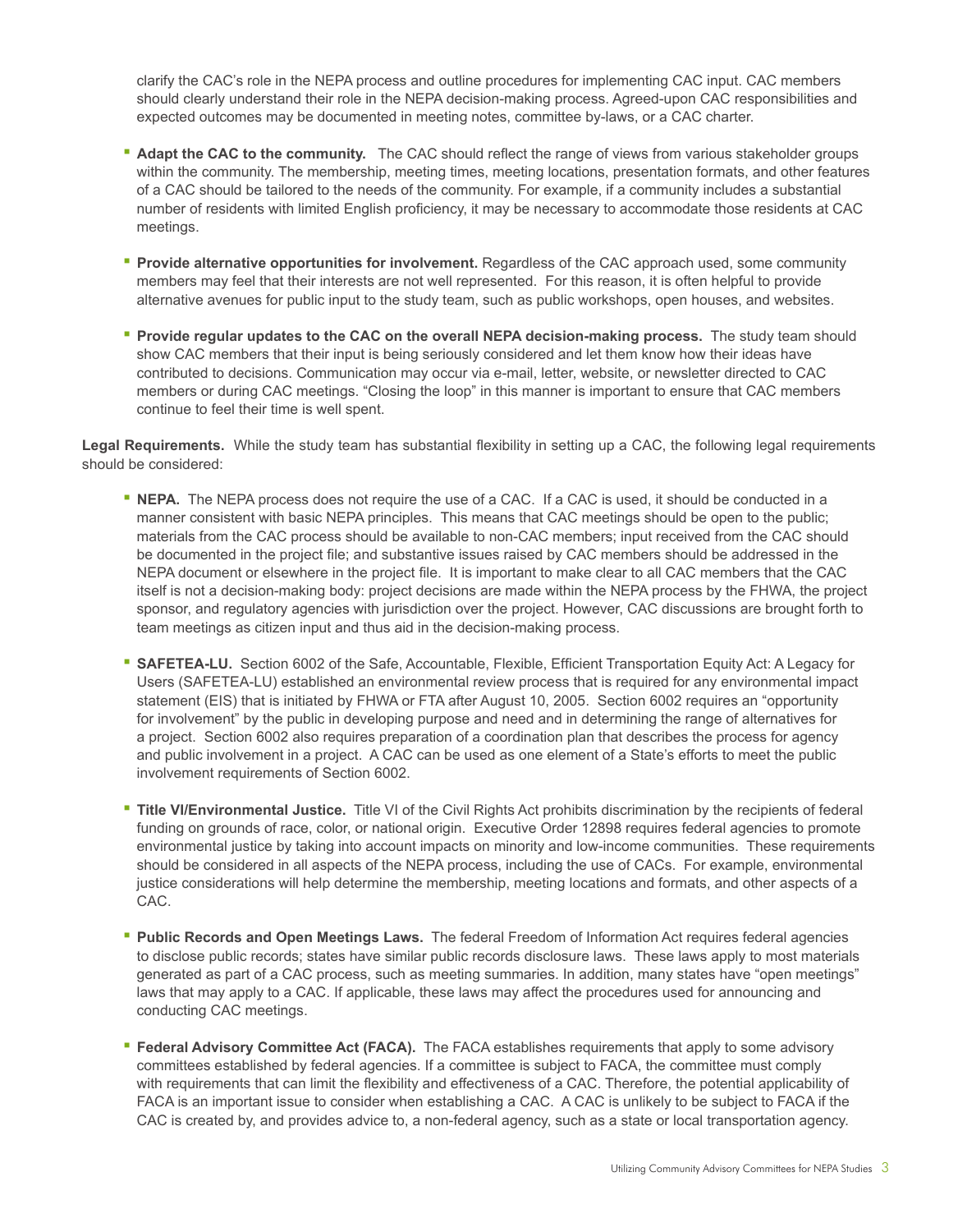Conversely, if a federal agency (such as the FHWA) is directly involved in selecting CAC members, determining CAC agendas, and otherwise running the CAC, the CAC is more likely to be subject to FACA. Study teams should consult with their local FHWA office and/or assigned legal counsel to determine the applicability of FACA.

# Practical Tips

### 1. | Deciding Whether to Establish a CAC

Several factors should be considered in determining whether a CAC is a good fit for a particular NEPA study. Consider the study history, the range of stakeholder groups affected by or interested in the NEPA outcome, the geographic size of the study area, public perceptions of the study or NEPA process or both, and other planned public involvement activities. One way to get a sense of project history and past public perceptions is to review previous media reports and previous planning studies that included a public process, as well as the records from any CACs (or similar groups) that may have been used in previous studies.

**Need for a CAC.** A CAC can be particularly effective when:

- Stakeholders are skeptical of technical data or processes or both. To build credibility, a CAC is a method to share detailed information and be transparent with stakeholders about data and processes.
- The study history or context requires community buy-in. A CAC is an opportunity to educate stakeholders, facilitate open dialogue about project-related community needs and potential solutions, and gather meaningful stakeholder input to improve the decision-making outcome.
- " Conflicting stakeholder views and opinions could delay the NEPA process. A CAC provides a setting in which differing views can be voiced and discussed. Conflict resolution strategies may be implemented as part of the CAC purpose and structure. Addressing differing opinions early in the process and getting to the core values behind those opinions may lead to creative solutions and prevent delays in the NEPA process.

**Logistics.** A CAC may be more difficult to implement for large, complex studies that span large geographic areas or several years of time, or both. A CAC may benefit such studies, but raise logistical challenges associated with time and distance, such as maintaining continuity in membership.

**Cost.** A CAC demands a considerable investment of staff time for initial member recruitment, meeting preparations, communications, and technical support. A poorly supported CAC process will not provide for effective participation and may result in stakeholder frustration. For many studies, the time required to maintain a CAC is worthwhile and necessary. In some instances, public meetings, workshops, conferences or retreats may be more cost-effective in accomplishing similar goals. Note that public meetings are still a crucial part of public involvement when a CAC is utilized.

## 2. | Defining the CAC's Role

The success of a CAC depends on establishing a clear understanding among all study participants of the role that the CAC will play in the NEPA process. The decisions regarding the CAC's role are made by the agencies that create the CAC and should be documented in meeting notes, committee by-laws, or a CAC charter. The following issues should be considered when making those decisions:

**Timing and Scope of CAC Involvement.** A CAC may be organized to support the entire NEPA process, or only a portion of it. When an environmental impact statement (EIS) is being prepared, a CAC is typically organized early in the process and continues through the end of the study. Meetings are commonly held around milestones such as scoping, alternatives development, alternatives screening and refinement, and selection of a preferred alternative. A CAC also can be used in pre-NEPA planning studies, such as corridor studies.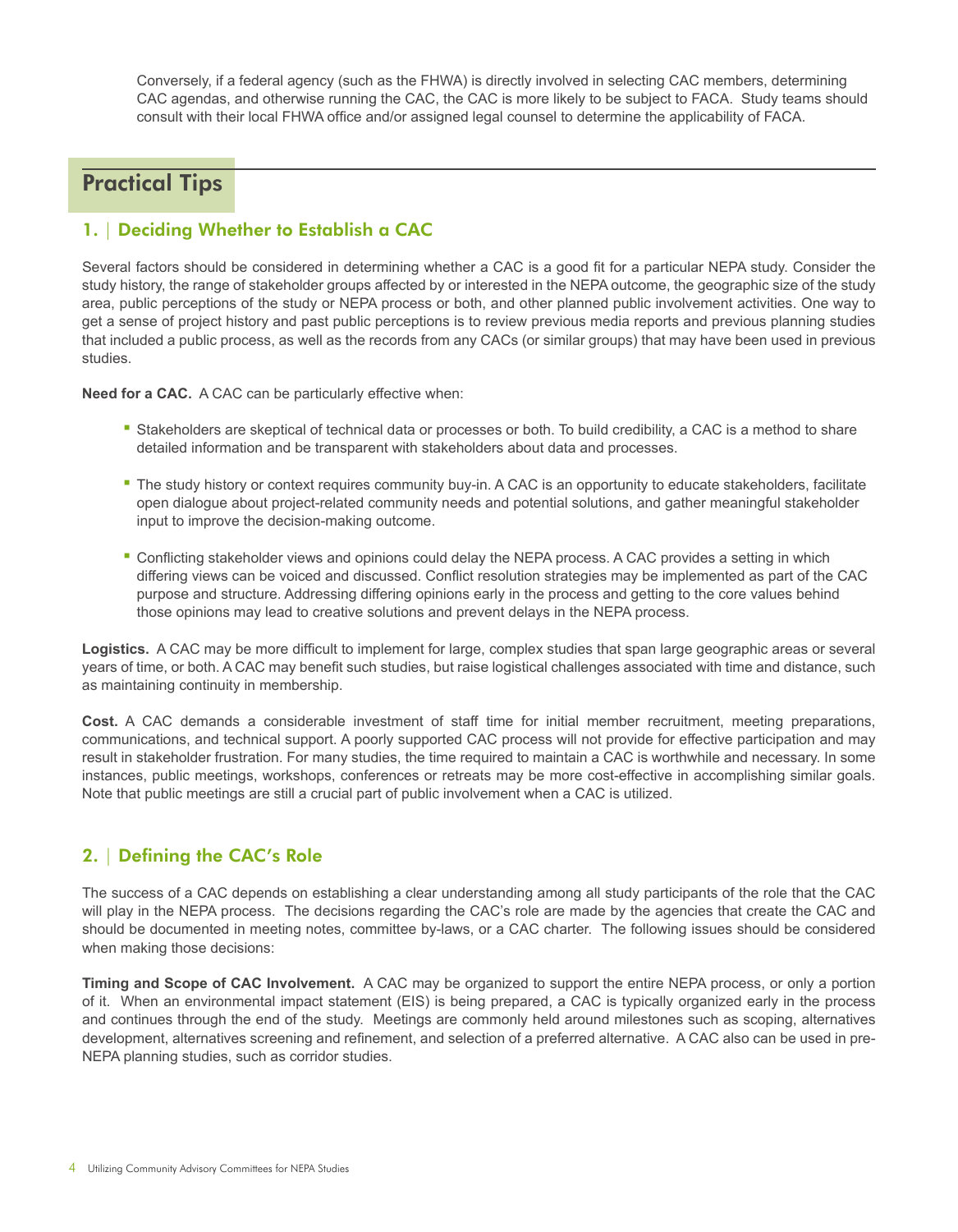**Relationship of CAC to Study Team.** The nature of the CAC's input can vary from project to project. Potential roles for the CAC include:

- **Providing feedback.** A CAC can be used as a "sounding board" for the study team by providing feedback on study information and choices, particularly at study milestones. The study team may present information and describe the decision-making process for the CAC members, who then can provide comments, ask for clarification, request further information, and offer suggestions. This feedback role does not require the CAC to adopt a formal position or form an internal consensus since the focus is on generating stakeholders' ideas to further refine the study.
- **Collaborative problem solving.** A CAC can provide a forum for collaborative discussions of specific project issues. Collaborative approaches are increasingly common among agencies that use a context-sensitive solutions (CSS) approach to project development. In a collaborative CAC, members may be actively involved in crafting and refining NEPA alternatives and mitigation measures. This approach typically requires more frequent meetings and benefits from having a smaller CAC membership. It also is more likely to require the use of a skilled facilitator.
- **EXT Links to the community.** CAC members can provide links to wider constituencies by transmitting information about the project to the groups that they represent. In this role, CAC members can help to disseminate information about the study to the general public; they also can help bring information from the general public to the study team. CAC members should be representative of their community and should not put forth a personal agenda.

## 3. | Selecting CAC Members

Balanced stakeholder representation is necessary in order for a CAC to be effective. This means that a breadth of stakeholder views and opinions should be represented. Determining what constitutes "balanced stakeholder representation" depends on study area demographics and the range of stakeholder groups that might be affected.

Potential Members. Potential CAC members are identified in the early stages of the project. Minority and low-income populations in particular should be identified early to make sure they are represented on the CAC. A wide range of viewpoints should be sought in the selection of members to enable officials to gain an understanding of the general community. The following groups constitute potential CAC members:

- **Local jurisdictions**
- **Civic organizations**
- Businesses
- **Large employers**
- Indian tribes
- **Minority and low-income groups**
- **·** Interest groups
- Residents
- **EXECUTE:** Facility users, including freight providers, bicyclists, and pedestrians
- **Environmental groups**
- **Elected representatives**
- **EXECUTE:** Neighborhood representatives/leaders
- Religious leaders
- **Educational leaders**
- **Emergency services representatives**

Size. Once the range of stakeholder interests is identified, the size of the group should be determined. Some factors to consider in determining the size of the CAC include: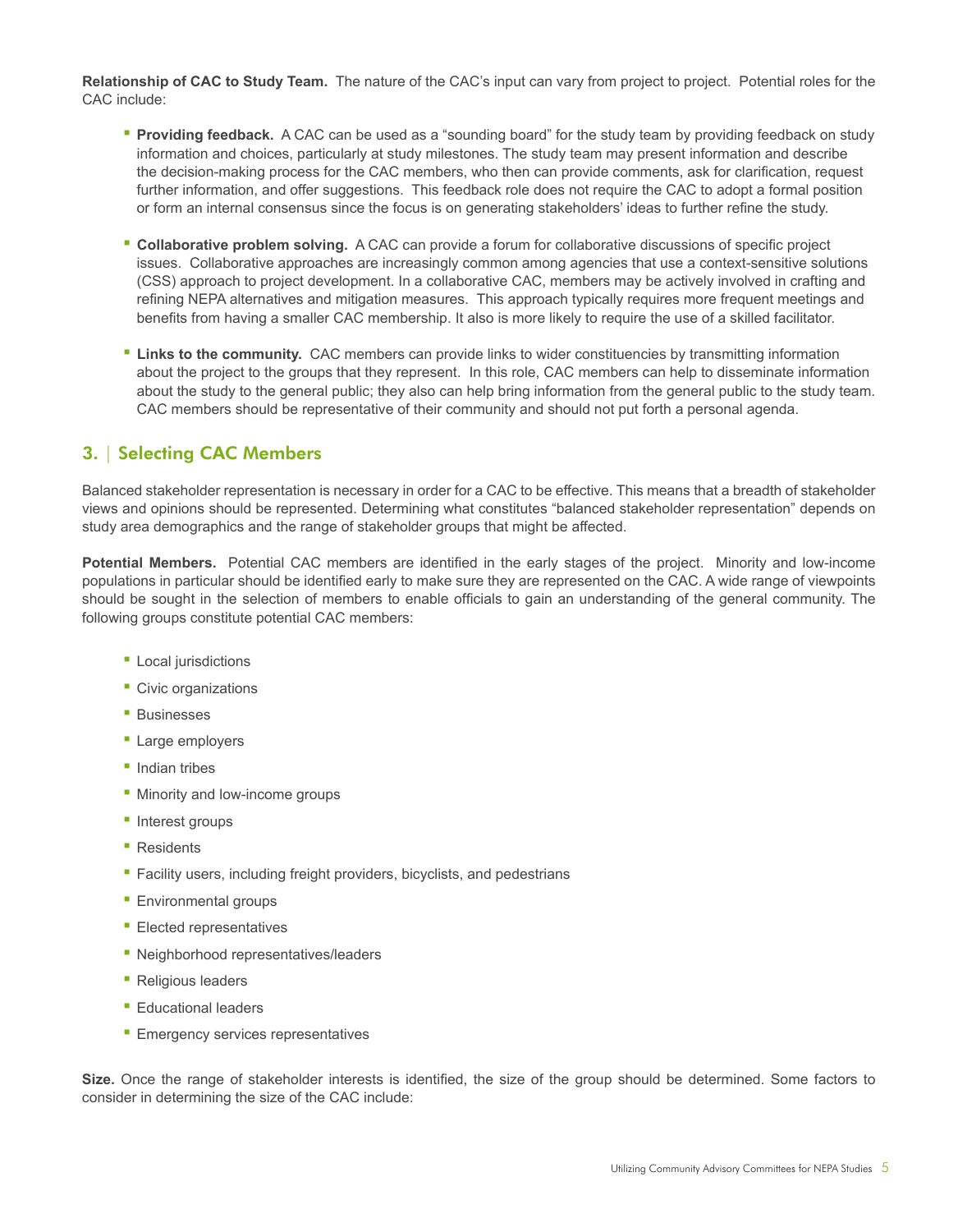- A collaborative CAC that is, a CAC designed for collaborative, problem-solving discussions among CAC members – works best with fewer than 20 members. A CAC designed for disseminating information, obtaining feedback, and/ or creating links to the community can be successful with 30 or more members.
- If a large number of stakeholder groups must be accommodated in the study process, it may be necessary to reevaluate the format of the CAC. Various stakeholder groups might be combined into broader categories to ensure that the CAC does not exceed a manageable size. Alternatively, more than one CAC could be organized if it fits the study needs.
- The CAC could be composed of a small core group, with other stakeholders asked to participate on topical subcommittees. Another approach is for the CAC to host an occasional public workshop or conference that provides the opportunity for other stakeholders to participate.

**Selection Process.** A variety of methods may be used to recruit and select CAC members. These include:

- **Invitation.** Some groups are formed by invitation based on interviews and recommendations. This approach requires researching potential members by talking with elected officials, municipal staff, school officials, clergy, chambers of commerce, or other organized community groups. Community leaders are consulted with the assumption that they have knowledge of neighborhoods, communities, or stakeholder groups who may be affected by or interested in the NEPA study. It is important to interview several leaders with different perspectives and roles within the community. If looking for input from a particular organized group, the study team may invite that group to appoint someone to represent them on the CAC.
- **Application.** An application process may help to ensure the level of commitment needed for CAC participation and reinforce the representative role of CAC members. For an application process to be successful, the study team should publicize the CAC purpose and responsibilities and be prepared to ask specific individuals to apply. An application might ask potential members to state why they want to participate in the CAC, what they believe they can contribute, and how they plan to gain input from others within their stakeholder group. An application could ask for references, endorsements, or letters of recommendation from others within the stakeholder group.<sup>1</sup> If an application process is used, the study team will need to review the applications and select CAC members.

Regardless of the selection process used, potential CAC members should be aware of the purpose, responsibilities, anticipated time commitment, and duration of the CAC.

**Replacing Members.** CAC members may occasionally need to be replaced due to resignations, especially if the CAC is active for several years. Replacements may also occur at the request of the study team or facilitator if a member fails to meet CAC responsibilities such as meeting attendance. Members may need to be added if a stakeholder group was overlooked or a new one emerges during the NEPA process.

## 4. | Organizing the CAC

Carefully planning how the CAC will be organized is critical to fulfilling its purpose and ensuring that the group will meaningfully contribute to the NEPA process. Organization includes meeting facilitation, interaction with the study team, and meeting format and frequency.

Name of the CAC. "Community Advisory Committee" is a general reference that may not fit the purpose of your group. It is important that the group have a name that reflects its purpose and description. Note that some project sponsors avoid using "advisory" in the title and may prefer terms like feedback, input, or information committee. "Committee" may inadequately describe how the group functions; terms like working group, focus group, task force, panel, board, or other group organization titles may be more appropriate. Take note of potential acronyms of the group name to ensure that it is not offensive or already associated with a different high-profile group.

<sup>&</sup>lt;sup>1</sup>It is preferable to have the state or local agency make decisions about CAC membership rather than the FHWA. If a Federal agency is running the CAC, it is more likely to be subject to FACA requirements (see explanation of FACA in Background Briefing).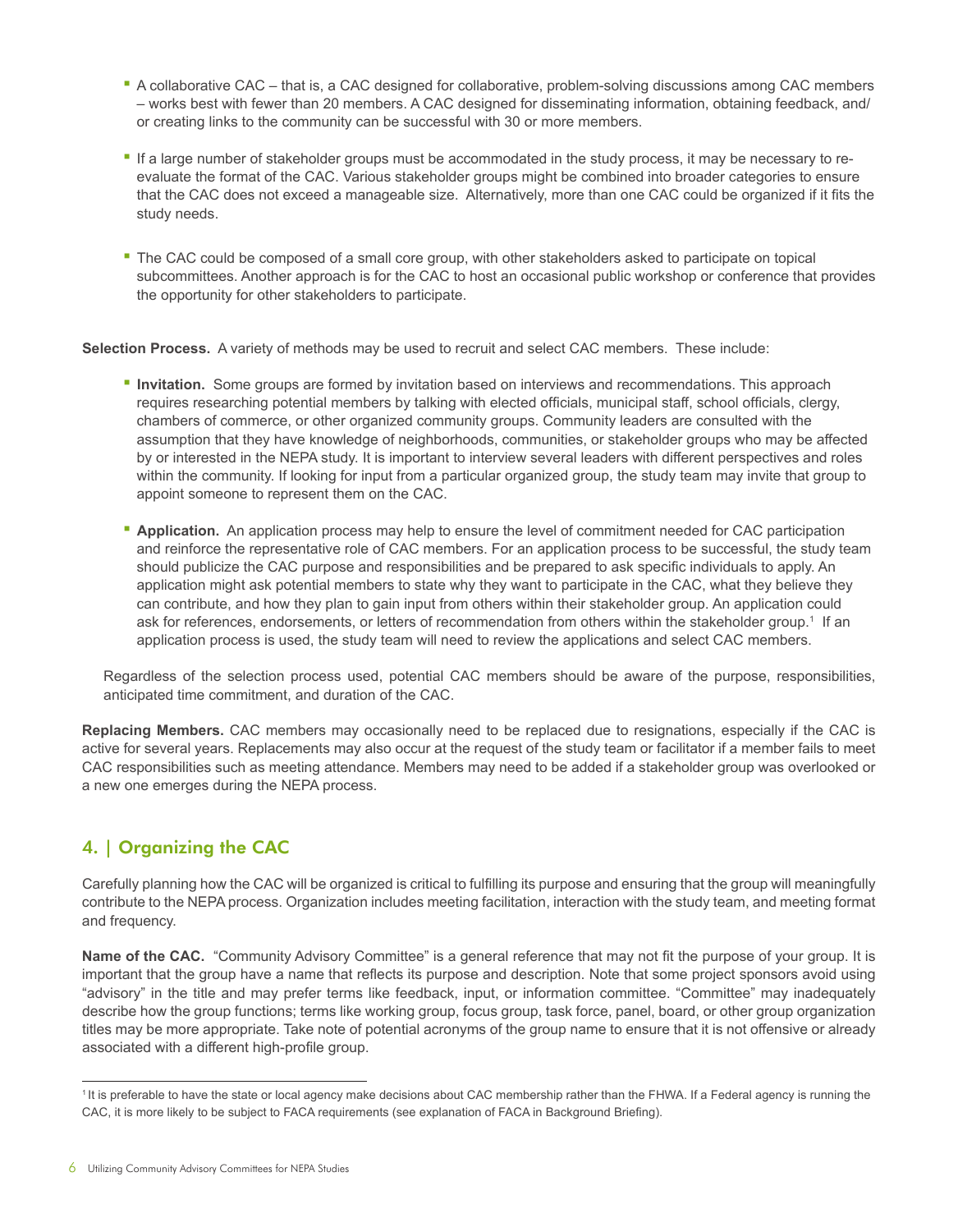**Responsibilities of CAC Members.** The responsibilities of CAC members should be clearly defined and communicated to potential members. Defined responsibilities should include stakeholder group representation (versus representing only one's personal opinions), the CAC's role in the project, estimated number and frequency of meetings, anticipated "homework" or research, and participation in public involvement activities. Responsibilities might be expressed in terms of hours per month or quarter and the duration of the commitment in terms of months or years. Responsibilities may be documented in meeting notes, committee by-laws, or a CAC charter.

**Ground Rules for Participation.** It is helpful to establish some basic ground rules for participation in CAC meetings. Ground rules can help to ensure that all members have an opportunity to be heard and that the meeting time is used efficiently. Allowing CAC members to participate in developing the ground rules for CAC meetings can help create a sense of ownership, which increases the commitment to follow and enforce the ground rules. Potential ground rules include "Turn off cell phones," "Speak one person at a time," "Allow everyone the opportunity to speak," and "Start and end on time." Ground rules may be documented in meeting notes, committee by-laws, or a CAC charter.

**Process for CAC Deliberation and Input.** The study team should provide direction to the CAC regarding the type of input that the CAC is being asked to provide. Typically, input is provided informally, with individual CAC members providing comments to the study team in CAC meetings. If more formal methods are proposed (e.g., voting), the study team should carefully consider whether those methods are compatible with the purpose and composition of the CAC. The study team should also make sure that all CAC members understand that the CAC is not a decision-making body; the members of the CAC are providing input, along with other agency and public input, which is all considered by the lead agencies in the decision-making process.

**Use of Facilitators.** A skilled facilitator can play an important role in a CAC by keeping the discussion focused, ensuring that all members have an opportunity to express their views, and ensuring that technical information is communicated in language understandable by the CAC members. The study team should establish facilitator roles and responsibilities and determine the level of CAC involvement in determining the method of facilitation. Three basic models of facilitation may be considered:

- **EXECT Study team facilitates.** The study team can successfully facilitate the CAC as long as CAC members are given a sense of ownership in the meeting. When the study team facilitates, one person, such as the project manager or public involvement specialist should be designated to run the meetings.
- **Appointed CAC member facilitates.** A CAC member acting as facilitator, typically called a committee chair, can be successful if the appointed chair has a strong commitment to the CAC purpose and identified process. When a committee member is facilitating, the study team should offer administrative assistance in terms of preparing meeting agendas, meeting notes, and committee correspondence at the chair's request. A committee chair should be prepared to work closely with the study team and be willing to invest time in preparing for meetings and following up with CAC members. A chair may be invited by the study team or may be selected by CAC members.
- **Third party facilitates.** A third-party facilitator may be used, and can be especially helpful if there is distrust of the sponsoring agency, a controversial project, or heated stakeholder disagreements. A third-party facilitator may also be useful if conflict resolution is anticipated to be part of the CAC's purpose. Third party facilitators can be useful in non-controversial situations, as well. They allow all CAC members to participate in discussions without the added responsibility of facilitation and they avoid the perception that the project sponsor is directing the meeting outcome. The third-party facilitator should set meeting agendas, prepare meeting notes, and prepare member correspondence with input from both the study team and CAC members. The study team may provide administrative support or choose to remain separate from the facilitator's work with the CAC.<sup>2</sup> If a third-party facilitator is used, the cost of the facilitator should be considered in establishing the project budget.

**Training for CAC Members.** In order for the CAC to fulfill its purpose, the study team may need to provide training or education so that CAC input is meaningful. Training is also more likely to be needed if the project is technically complex. Training can range from simple briefings or background information during regular meetings to full-day orientation sessions for groups that

<sup>&</sup>lt;sup>2</sup> Neutral, third-party facilitators may be found through some state agencies or by contacting professional associations such as the International Association of Facilitators. The U.S. Center for Environmental Conflict Resolution also maintains a roster of facilitators with experience in transportation projects, and the Transportation Research Board's Committee on Public Involvement maintains a directory of public involvement practitioners with transportation experience. Links to these resources are available on the Center's web site, http://environment.transportation.org/.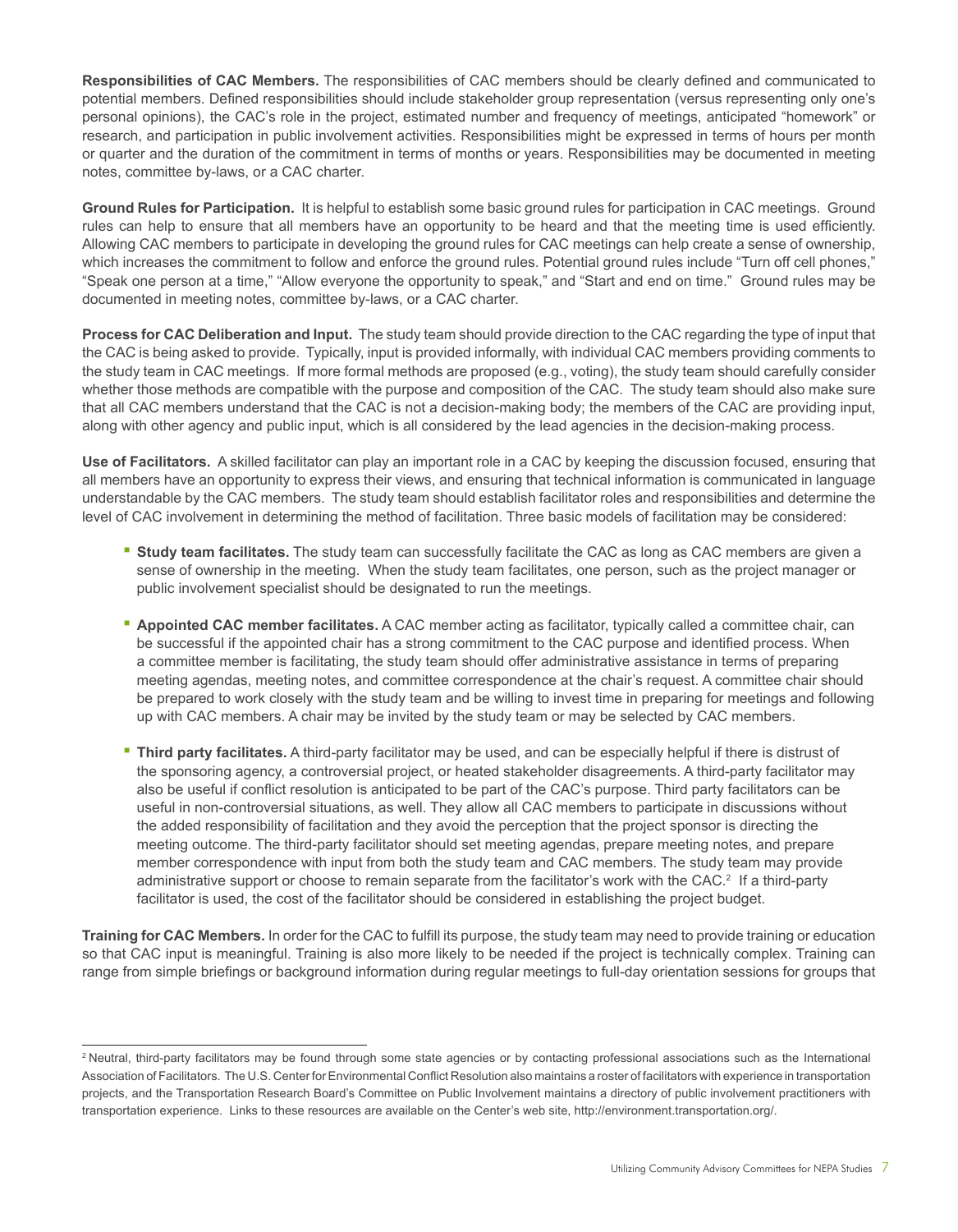may be collaborating with the study team. Training topics may include:

- **Terminology and acronyms**
- NEPA process
- **Context-Sensitive Solutions (CSS)**
- **Local issues**
- **Regulatory issues**
- Study history
- **Technical data**
- Study constraints

Depending on the background and experience of the CAC facilitator, similar training or additional collaboration with the study team may be needed.

**Alternate Meeting Formats.** In order for the CAC to achieve its purpose, alternate meeting formats such as retreats, workshops, or site tours may be appropriate. The study team should consider these and other alternate forums to provide information and venues for discussion. Work outside regular CAC meetings may also need to be assigned such as conducting surveys, researching specific topics, and talking with other stakeholders. The use of alternate meeting formats or CAC assignments may be determined with input from the study team, facilitator, and/or CAC membership, and with the project budget in mind.

**Sub-Committees/Multiple CACs.** In some situations, a single CAC may not adequately involve all stakeholder groups. If this is the case, consider tailoring CAC membership to fit the purpose of the group and the type of stakeholder input needed for the study. If the study area covers a large region, it may be necessary to create either multiple CACs or regional subgroups that report to an overall CAC. Another challenge of CAC membership is gaining commitment for the length of the study, typically three to five years for an EIS. Consider whether the project can sustain one group over time, or if another format for gaining stakeholder input at project milestones would be more suitable.

### 5. | Preparing for CAC Meetings

Each CAC meeting will require substantial preparation by the study team. The need for preparation should be taken into account when scheduling meetings and developing staffing and budget plans for the NEPA process. Some issues to consider in planning for a CAC meeting include:

Meeting Dates. In order to avoid conflicts and ensure reliable attendance, CAC members should be consulted about the time of day and day of week that works best for them. The meeting schedule should be consistent so that meetings can be on members' calendars months in advance. It is easier to hold a meeting time open and then cancel it if the meeting is not necessary than not to schedule the meeting at all. The importance of CAC member attendance at every meeting should be emphasized. For lengthy studies, members may be asked to identify an alternate in the event they cannot attend. Alternates should receive study communications in order to stay informed. Another approach for lengthy studies is to gain the group's input on the CAC duration to which they can commit. This gives the group ownership of the length of commitment and makes them more apt to fulfill their commitment.

**Meeting Locations.** CAC meetings should take place in a convenient and accessible location as a courtesy to the members and to encourage attendance. Important considerations are the ability to consistently schedule the meeting space, budget (if room rental is required), transit accessibility, parking, and physical accessibility such as the availability of ramps and elevators. A quiet room (with appropriate sound system), tables, chairs, adequate lighting, and comfortable room temperature are also requirements for productive meetings. Meeting locations send subtle messages to group members. Public libraries or other civic buildings are perceived as "neutral ground." Consistency in meeting location will help avoid confusion; changes in location should be immediately communicated to the group.

**Meeting Announcements.** Even if a regular meeting schedule is set well in advance, it is advisable to remind CAC members of upcoming meetings via letter, e-mail, or telephone call. The extra reminder helps reinforce the importance of each CAC member's attendance and the value placed on their participation. The study team also should decide whether to provide public notice of CAC meetings – for example, by listing CAC meeting dates on the project web site. If the CAC is organized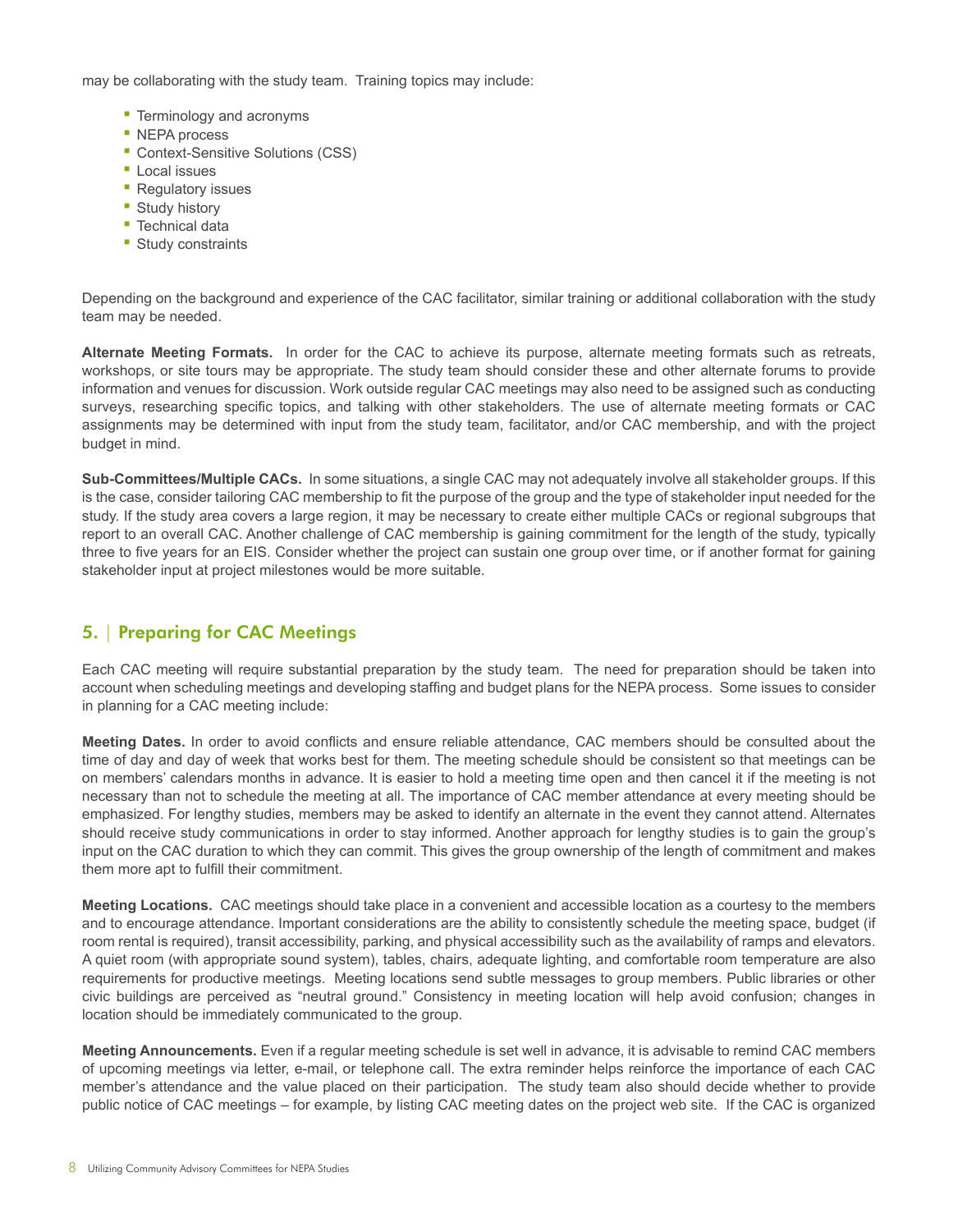by a federal agency and subject to FACA, additional notice requirements would apply. (See Background Briefing for more information about FACA.)

**Meeting Materials and Logistics.** Required meeting materials will depend on the CAC purpose and individual meeting agendas. At a minimum, participants should be provided with a meeting agenda in advance; meeting notes; handouts related to agenda items; flip charts for taking notes; presentation equipment such as a data projector, overhead projector, and screen; name tags; and table tents. They should also have a folder or three-ring notebook to keep agendas, notes, and other handouts. If using a three-ring notebook, materials should be three-hole punched. It also can be helpful to provide food at meetings, as a convenience for attendees and as a way of encouraging attendance.

**Media Relations.** CAC meetings may be considered a newsworthy event to the local media. Media presence can influence the group's discussion and hinder candid conversation. Alternatives to having reporters attend the CAC meeting include offering an interview opportunity or press briefing separate from the meeting. In addition, meeting materials and notes may be made available to the media after the meeting.

## 6. | Follow-Up to CAC Meetings

**Meeting Summaries.** Summaries of CAC meetings should be prepared for the benefit of members who could not attend and for purposes of public disclosure. There is no required format, and the level of detail can be determined on a case-by-case basis. The key is to maintain some record of the proceedings of the CAC. The study team, facilitator and CAC members should come to agreement on how and when meeting summaries are made available to committee members and the public.

**Action Items.** CAC members are likely to raise technical questions and may occasionally request information from the study team that is not readily available. In some cases, members may need more information to fully understand the project alternatives or their implications. However, responding to these requests can be time consuming and may limit the team's ability to handle other responsibilities in the NEPA process. The study team should consider ahead of time how to respond to requests for new data or analyses, and should avoid making commitments that may not be feasible to keep.

**Communication between Meetings.** It is a good idea to stay in contact with CAC members between meetings. Depending on the purpose, size, duration, and meeting frequency, the team should plan for interaction with individual CAC members and their stakeholder groups outside of CAC meetings. A CAC budget should allow time to accommodate unknowns, such as the need for additional meetings or the investment of more time in CAC training or study team technical research. A contact list of CAC members should be provided so that members can communicate with each other between meetings, as well.

## 7. | Public Access to CAC Proceedings

**Meeting Materials.** There is rarely, if ever, a basis for treating CAC materials as confidential documents. This means that CAC materials generally must be released if requested by a member of the public. In addition, CAC materials generally should be included in the project files and environmental document. CAC materials should also be part of the administrative record for a study if a lawsuit is filed. Since CAC materials are public, it is worth considering posting them on the project website or through other means. The study team and facilitator should take care to maintain professionalism in meeting materials to ensure integrity of the CAC, project sponsor, and the study process.

**Attendance at Meetings.** Non members may be interested in CAC proceedings and should be allowed to attend, to the extent that space is available in the meeting room. If visitors are in attendance, the facilitator should acknowledge their presence, clarify their role at the meeting, and review relevant ground rules. For example, non-member attendees may be invited to attend as observers, with the understanding that there will be a period set aside at the end of the meeting for them to raise questions or submit comments. Including a defined public comment period at the end of each CAC meeting ensures that non-members have an opportunity to be heard, while also allowing discussion during the meeting itself to be limited to CAC members.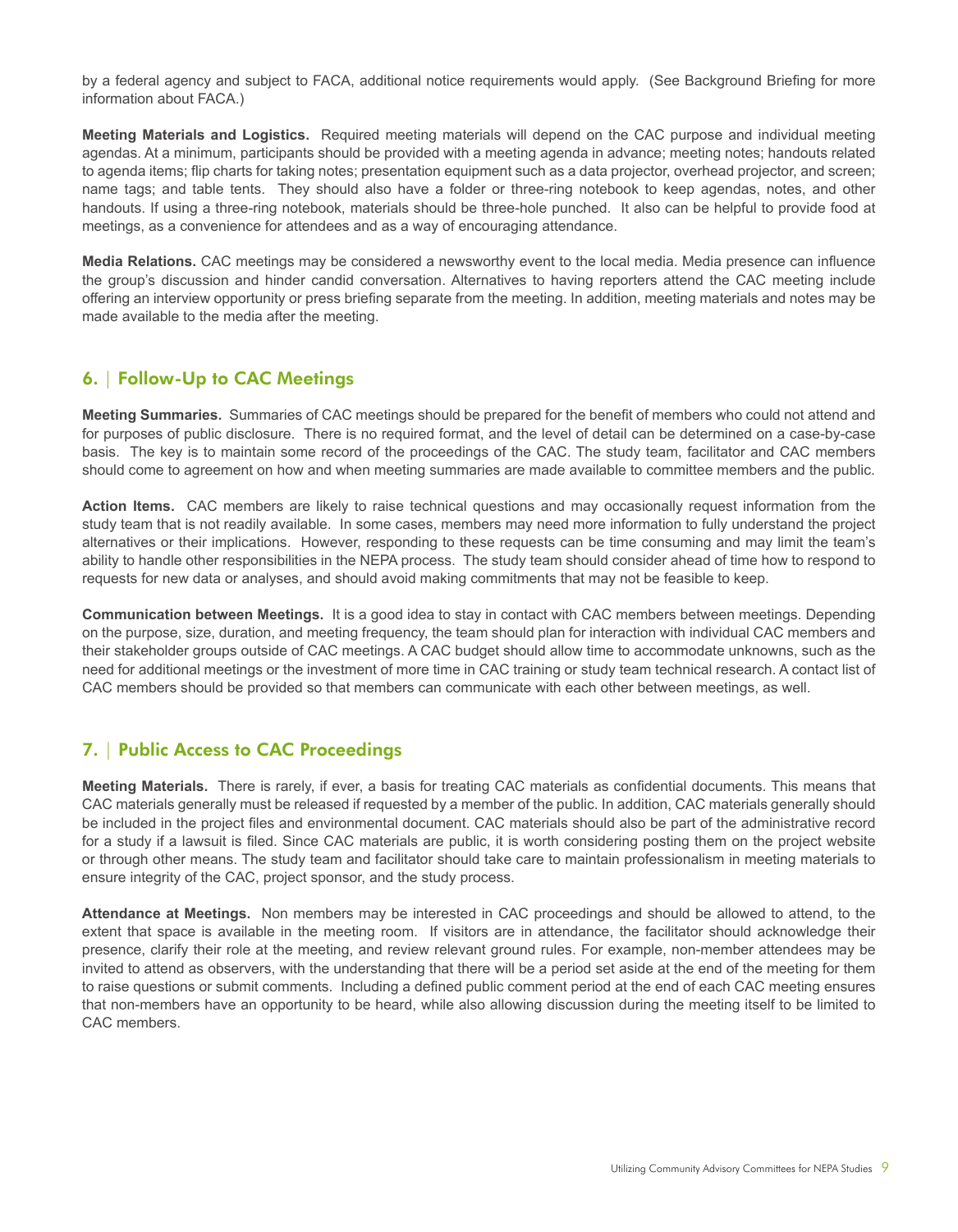# Reference Materials

Statutes, regulations, and guidance documents cited in this Handbook, along with additional materials and sample documents, are available on the AASHTO Center for Environmental Excellence website, http://environment.transportation.org.

The AASHTO Center for Environmental Excellence's Technical Experts are available to provide strategic environmental and focused environmental management technical advice. For more information the Center Technical Assistance Program (CTAP) please visit: http://environment.transportation.org/center/tech\_experts/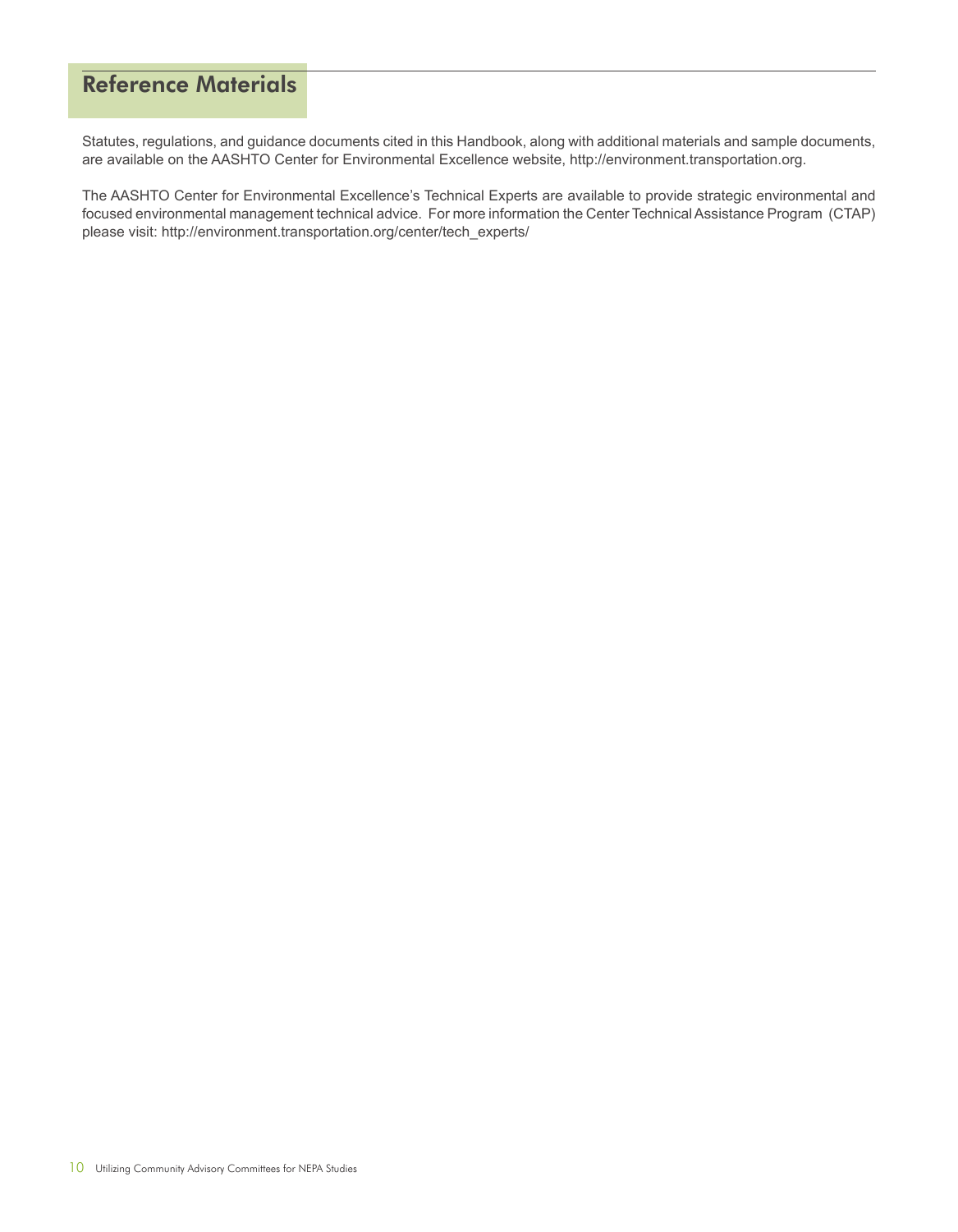# **Glossary**

| <b>AASHTO</b> | American Association of State Highway and Transportation Officials |
|---------------|--------------------------------------------------------------------|
| <b>CAC</b>    | <b>Community Advisory Committee</b>                                |
| <b>CSS</b>    | <b>Context Sensitive Solutions</b>                                 |
| <b>EIS</b>    | <b>Environmental Impact Statement</b>                              |
| <b>FACA</b>   | <b>Federal Advisory Committee Act</b>                              |
| <b>FHWA</b>   | Federal Highway Administration                                     |
| <b>NEPA</b>   | National Environmental Policy Act                                  |
|               |                                                                    |